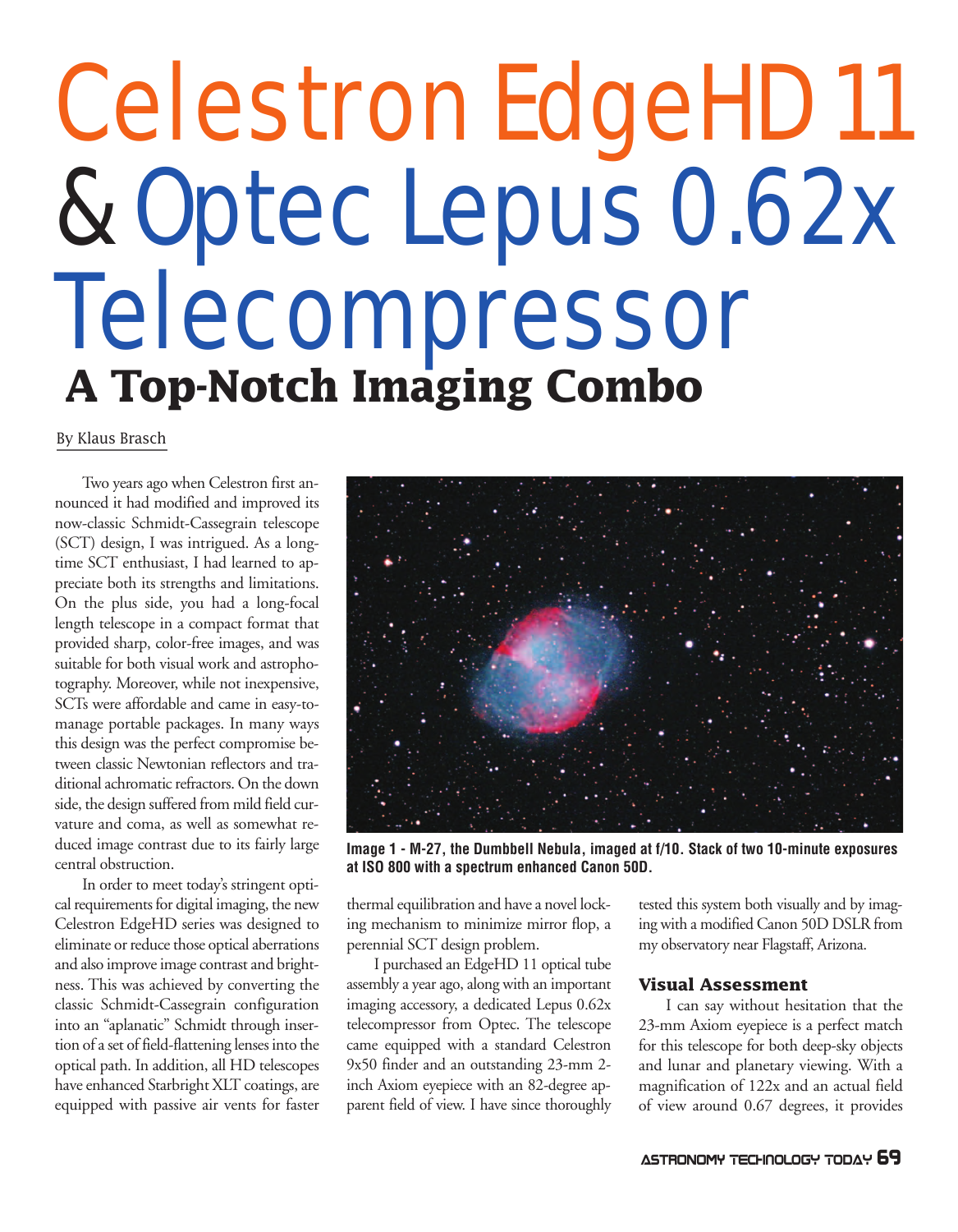# **CELESTRON EDGEHD 11 & OPTEC LEPUS 0.62X TELECOMPRESSOR**



**Image 2 - M-33, the Pinwheel galaxy, imaged at f/6.2. Stack of five 6-minute exposures at ISO 1600, all taken with a spectrum enhanced Canon 50D.**



**Image 3- M-5, Globular cluster in Serpens, imaged at f/6.2. Cumulative exposure of 10 minutes at ISO 800.**

stunning views of Messier and other deepsky objects. Prominent globular clusters like M2, 5, 13, 15, and 22 are resolved to the core with pin-point stars across the entire field of view. Defocusing the eyepiece showed concentric donuts to the edge of field. Nebulae like M8, 16, 17 and

20 appeared very contrasty both with and without light pollution filters, as did galaxies like M51, 81 and 82. As expected, M42 was stunning, with hints of magenta hues under really transparent skies.

Higher magnification showed nice, concentric diffraction patterns on bright stars. Likewise the Moon, Saturn and Jupiter showed contrasty, subtle detail under good seeing conditions, more like a large-aperture apochromatic refractor than a classic SCT. When seeing warranted it, Jupiter's moons were clearly resolved into distinct little disks with magnifica-